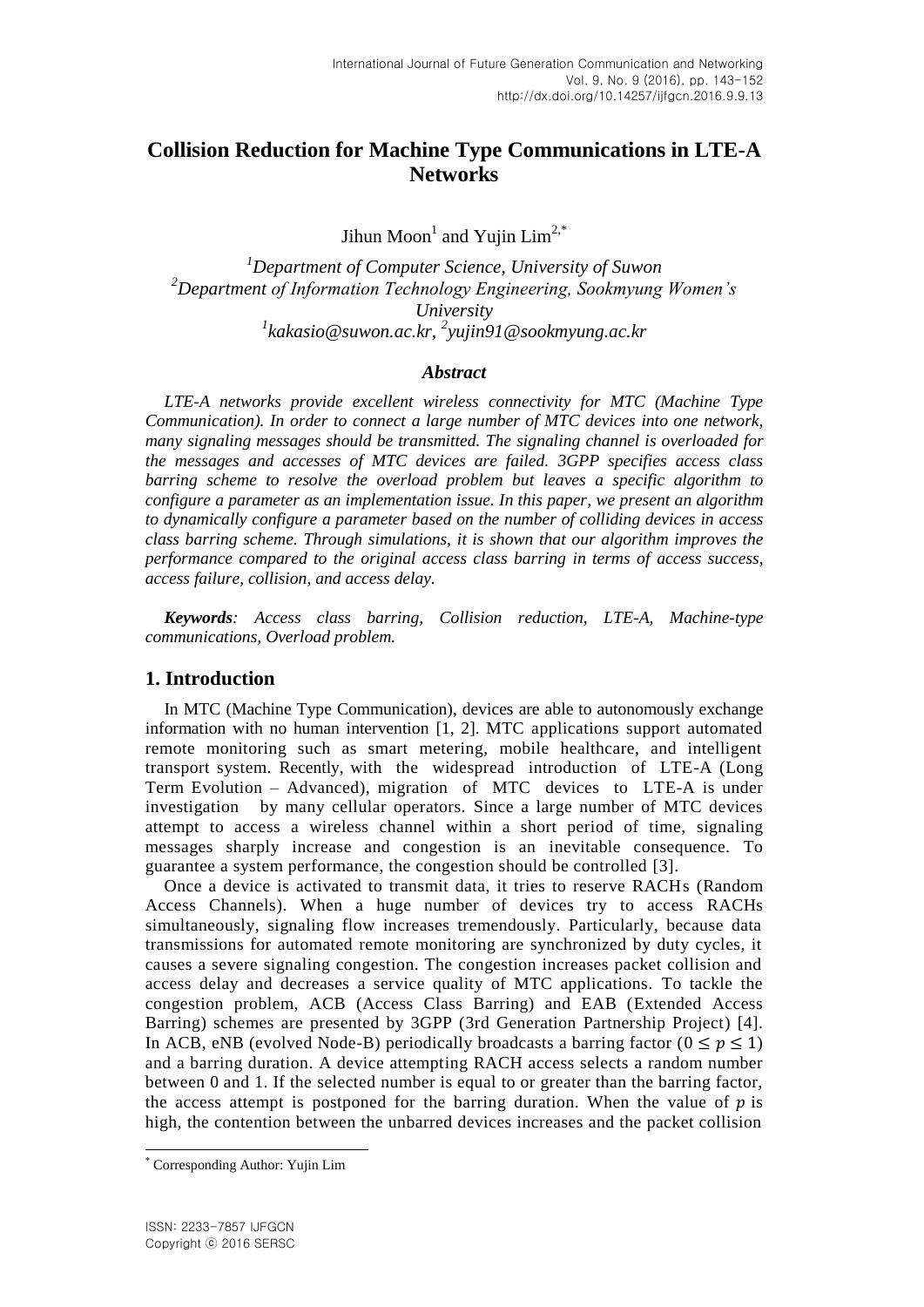increases. When the value of  $p$  is low, the contention between unbarred devices decreases but the time which the barred devices finally succeed in their random access increases. In EAB, devices are categorized into several ACs (Access Classes). One of ACs is allocated to each device. The eNB periodically broadcasts a barring bitmap that identifies which ACs are permitted to access. A device attempting a random access checks the received bitmap. If the AC of the device is not permitted to access, the device is barred and will not initiate the random access procedure until the bitmap is updated.

In ACB and EAB, a specific algorithm needs to configure the operating parameters like barring factor or barring bitmap. Even though many researchers try to propose specific algorithms, it is still open issue for further research [3]. In this paper, we present an algorithm to dynamically configure the barring factor based on the number of colliding devices in ACB. The experimental results show that our algorithm configures the barring factor dynamically according to the number of colliding devices. Besides the algorithm improves the system performance compared to the original scheme in terms of access success, access failure, collision, and access delay.

### **2. Related Work**

A device attempting RACH access starts to a random access procedure in a predefined time resource (we call it 'time slot'). The frequency resources are composed of *M* orthogonal preambles in a time slot. The time and frequency resources are indicated as random access opportunity. If more than one devices use the same preamble to access RACH in a time slot, a collision happens. The colliding device tries again with a randomly chosen preamble in a new slot. The trial for random access is repeated until the maximum number of preamble transmission is reached.

A device attempting a random access follows a random access procedure to reserve resource in random access opportunity as shown in Figure 1. First, the device randomly selects a preamble sequence from a predefined set of preamble sequences. It sends the chosen preamble to allow eNB to estimate the transmission timing of the device. Then, when eNB receives the preamble which was transmitted by the device, it replies with RAR (Random Access Response) message to adjust the transmission timing of the device. If more than one devices transmitted the same preamble in the first step, they will receive the RAR messages. Third, the device to be received the RAR message sends RRC (Radio Resource Control) request and scheduling request. If more than one devices sent the same preamble in the first step, they transmit the same RRC and scheduling requests in this step. Finally, eNB transmits a contention-resolution message. If the collision occurs and eNB decodes one of collided packets, eNB acknowledges the device. Unacknowledged devices fail the random access. The failed devices attempt again with newly chosen preambles in another time slot based on a uniform back-off algorithm.

Many RAN (Random Access Network) congestion control mechanisms have been proposed. In [5], the random access attempts from devices are rejected selectively according to the average admission rate. It estimates the reject probability based on the traffic load measuring by a proportional integrative derivative controller. In [6], a prioritized random access with dynamic access barring is described. It preallocates channel resources for devices with class-dependent back-off procedures in order to prevent a large number of simultaneous random access requests. Among the proposed mechanisms, ACB-based mechanism is known as simple and efficient scheme to distribute the access attempts. In [7], eNB calculates the packet transmission probability based on the traffic load. Using the probability, eNB selects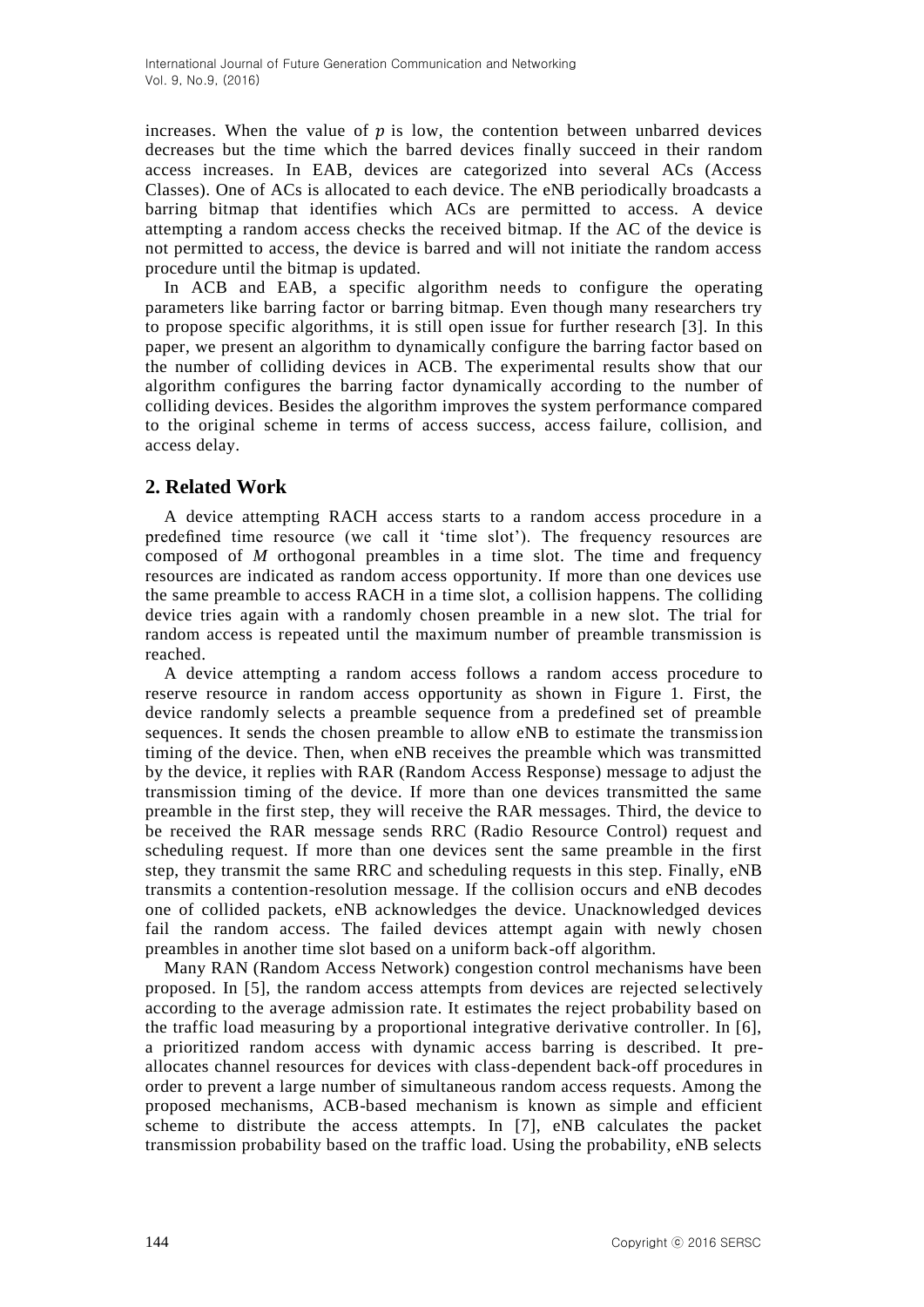the optimal value of the barring factor. In [8], it presents an analytical model to estimate the expected total access delay of all the devices. It needs the knowledge of the number of backlogged devices to calculate the optimal value of the barring factor. In [9], cooperative mechanism is proposed to control the congestion among multiple cells. The eNBs cooperate to control the barring factor in each cell for global stabilization and access load sharing.



**Figure 1. The Random Access Procedure for MTC Communications**

## **3. Proposed Algorithm**

We present a dynamic algorithm to configure a barring factor for ACB. We have motivated that the variance in access intensity does not match exactly the variance in collision, as shown in Figure 2 [10]. The access intensity is the number of random access attempts during a time period. When the access intensity starts to increases, the number of colliding devices increases lately. Besides, the access intensity starts to decreases, the number of colliding devices decrease early. Thus, it is reasonable that the barring factor is controlled based on the variance in collision, not the variance in access intensity.



**Figure 2. The Curve of Access Intensity and Preamble Collision**

In order to model the variance in the number of colliding devices, we adopt the Gaussian distribution which is often used to represent continuous random variables whose distributions are not known [11]. The barring factor in *i*-th time slot is adapted by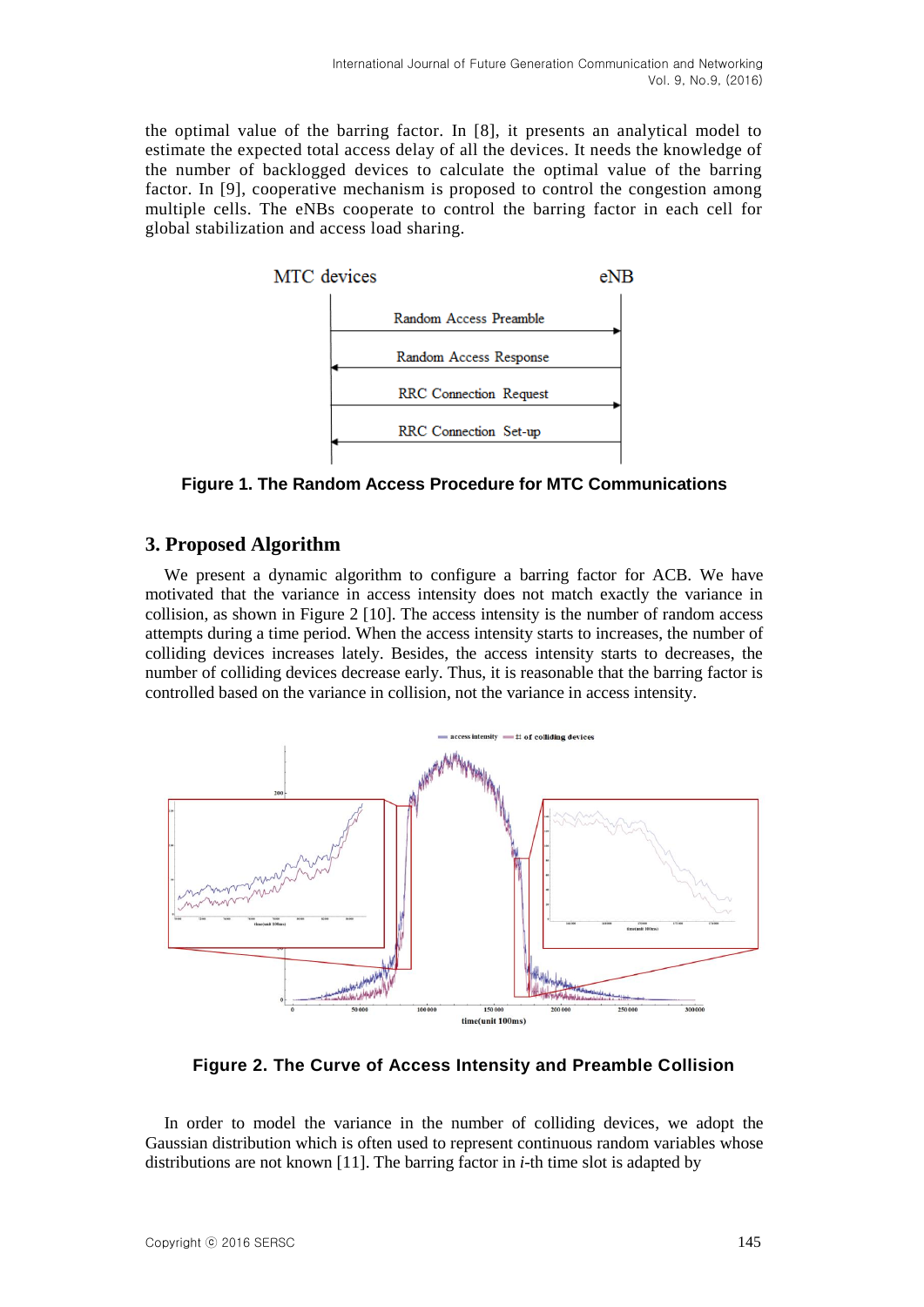$$
p_i = \frac{1}{e^{\varphi_i \log_{Almax} A I_i}}\tag{1}
$$

where  $AI_i$  is the access intensity in *i*-th time slot and  $AI_{max}$  is the maximum of the access intensity which the application allows. However, in the control of the barring factor based on the Gaussian distribution, the barring factor is changed too swiftly. Thus, we scale the barring factor according to the difference between the number of colliding devices in adjacent time slots as below.

$$
\varphi_i = \frac{|col_i - col_{i-1}|}{\sigma_{Col}^2} \tag{2}
$$

where Col<sub>i</sub> indicates the number of colliding devices in *i*-th time slot. The  $\sigma_{col}^2$  is the variance of the number of colliding devices over a sliding window of length *k*. The *k* is the operating parameter of our algorithm. We have considered the difference between the number of colliding devices in adjacent time slots. Thus, even though the collision is high, if the difference between the values in adjacent time slots is low, the barring parameter is set to high value. To solve the problem, we set the barring factor by

$$
p_i = \begin{cases} \n\frac{p_{i-1}}{1} & \text{if } |Col_i - Col_{i-1}| \leq \text{thresh} \\
\frac{e^{\varphi_i \log A I_{max} A I_i}}{1} & \text{else}\n\end{cases} \tag{3}
$$

where *thresh* is the operating parameter and we set it by using the maximum number of the colliding devices in a time period, i.e.,  $Col_{max}$ . Figure 3 shows the curve of the barring factor with varying thresh. When the thresh decreases,  $p$  is set to high value. As shown in the figure, the value of p with thresh =  $0.5 \text{Col}_{max}$  is adapted the most dynamically according to the variance in access intensity.



**Figure 3. The Values of Barring Factor by Varying**

#### **4. Experimental Results**

To evaluate the performance of our algorithm, we adopt the load for smart electric metering application which has considered the household density in central and urban areas of London [1]. It is representative example of MTC applications with tight synchronization. In the application, the access intensity generated from synchronized smart meters in urban London is 35,670 households/cell. As well as the access intensity, the frequency of meter-reading reports considerably influences the system load. The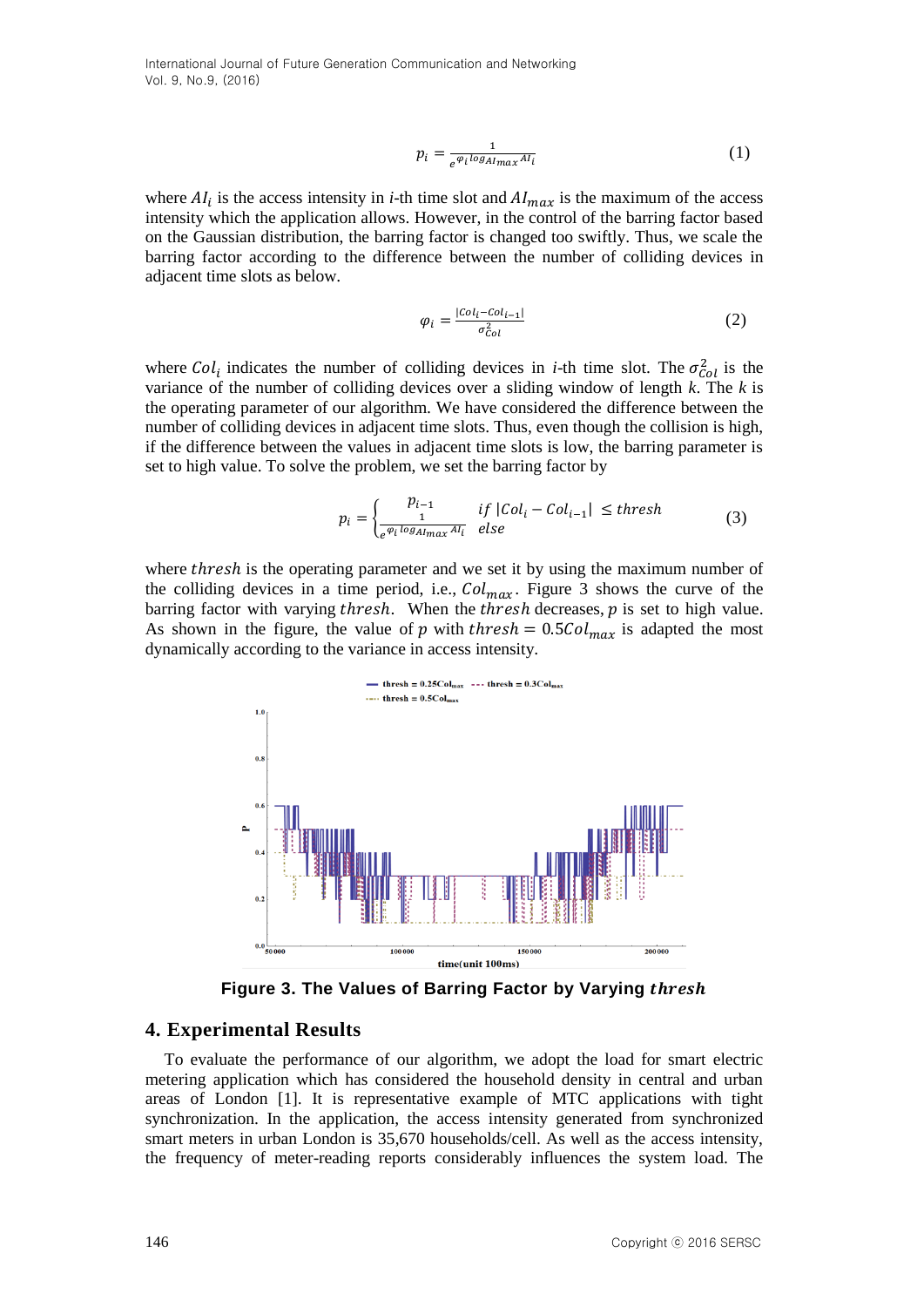reporting frequency ranges from 5 mins to 24 hours. We set it to 5 mins. The simulation parameters for the RACH of LTE networks are shown in Table 1.

| <b>Parameter</b>                        | <b>Setting</b>           |
|-----------------------------------------|--------------------------|
| <b>Cell bandwidth</b>                   | 5 MHz                    |
| <b>PRACH</b> configuration index        | 6                        |
| <b>Total number of preambles</b>        | 64                       |
| Maximum number of preamble transmission | 10                       |
| Number of UL grants per RAR             | 3                        |
| Number of CCEs allocated for PDCCH      | 16                       |
| Number of CCEs per PDCCH                | $\overline{\mathcal{A}}$ |
| Ra-Response WindowSize                  | 5 subframes              |
| mac-ContentionResolutionTimer           | 48 subframes             |
| <b>Backoff Indicator</b>                | 20ms                     |

**Table 1. Simulation Parameters for RACH in LTE FDD**

The  $N$  devices in a cell attempt to transmit data to eNB during a period time  $T$ . The random access intensity follows distribution  $p(t)$ . The number of devices which generate the access requests in the *i*-th time slot is given by

$$
AI(i) = N \int_{t_i}^{t_{i+1}} p(t)dt
$$
 (4)

where  $t_i$  is the *i*-th time slot and  $p(t)$  follows the Beta distribution with the parameters  $\alpha = 3$  and  $\beta = 4$ . The  $p(t)$  is given by

$$
p(t) = \frac{t^{\alpha}(T-t)^{\beta-1}}{T^{\alpha+\beta-1}\text{Beta}(\alpha,\beta)}
$$
(5)

where  $Beta(\alpha, \beta)$  indicates the Beta function.

In [12], a mechanism has been proposed to determine when congestion control for the random access is enabled or disabled. The eNB calculates the congestion coefficient which is the difference between 1 and the ratio of the number of RAR sent to the number of preamble transmissions in a certain time duration. When the congestion coefficient exceeds a certain threshold, e.g., 0.4 in a moving window, the congestion control is activated. On the contrary, the control is deactivated when the congestion coefficient goes below the threshold. In our experiments, we adopt the mechanism and set the threshold to 0.4.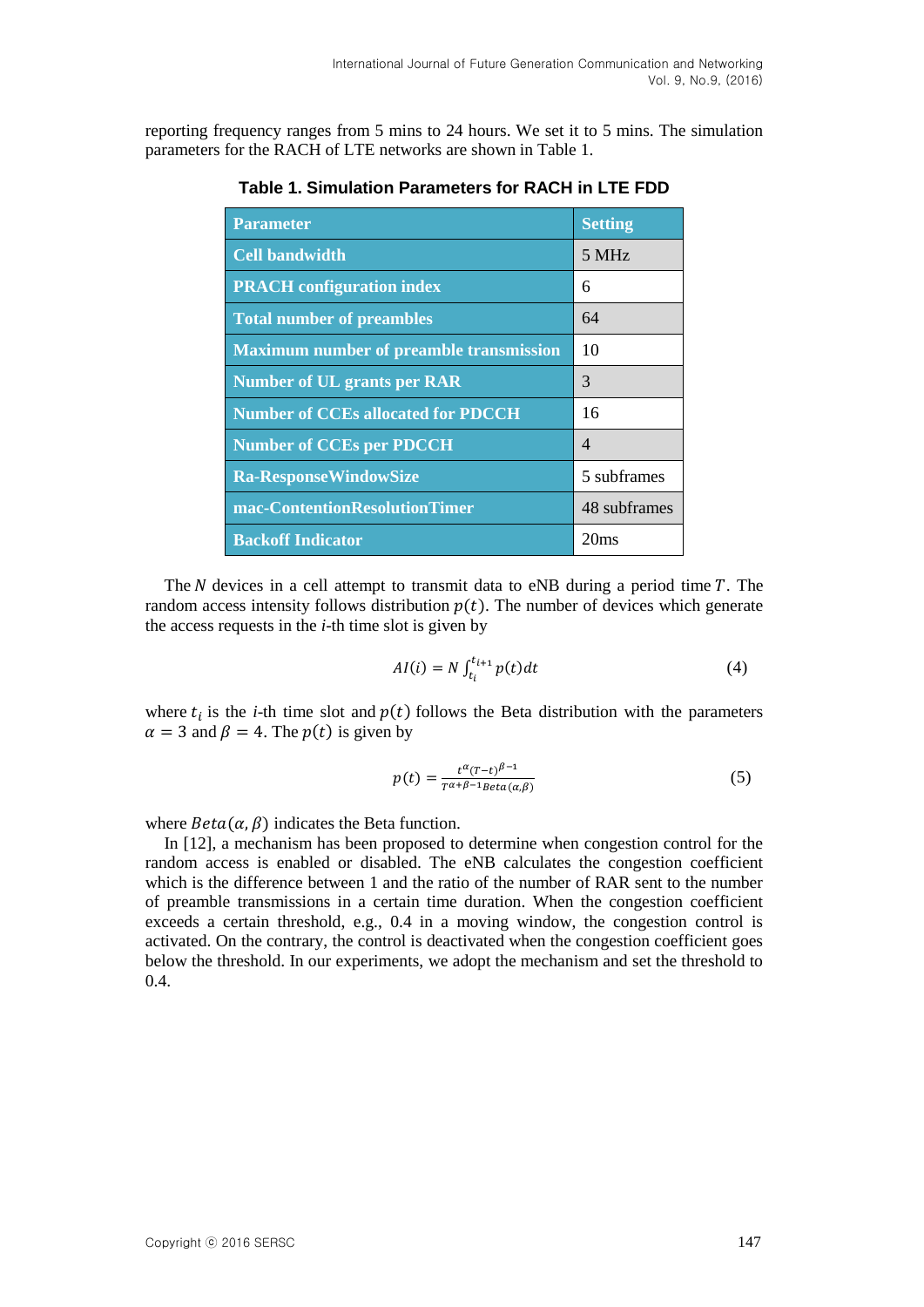

(b) time  $slot = 200ms$ 

**Figure 4. The Performance Comparison in the Number of Successful Devices**

Figure 4 shows the number of devices that successfully access a random channel in each time slot. For experiments, we set the operating parameter  $k$  in  $(2)$  to 10 moving windows. The parameter thresh in (3) is set to  $0.5 \text{Col}_{max}$ ,  $0.3 \text{Col}_{max}$ , and  $0.25 \text{Col}_{max}$ . For the performance comparison, we use the original ACB scheme. In the scheme, when the congestion control is activated, the barring factor is set to 0.1 until the control is deactivated. In the time slot with 100ms, the number of successful devices in our algorithm is about 2 times better than that of the original ACB, on average. In the time slot with 200ms, the number of successful devices in our algorithm is about 1.5 times better than that of the original ACB, on average. Figure 5 shows the number of the colliding devices in each time slot. The number of colliding devices in our algorithm is about 2 times larger than that of the original ACB. In the original ACB, the barring factor is set to 0.1 when ACB scheme is activated and the many devices are barred. Thus the collision between unbarred devices is reduced. However, even though the collision decreases, it is not mean that the performance is improved. Figure 6 shows the number of devices that finally fail to access a random channel even though the random access trial reaches the maximum number of preamble transmission. In the time slot with 100ms, the number of failed devices in our algorithm is about 20% smaller than that of the original ACB. In the time slot with 200ms, our algorithm is about 10% better than that of the original ACB. This shows that our algorithm manipulate the barring factor dynamically according to the variance in collision. As the result, the number of successful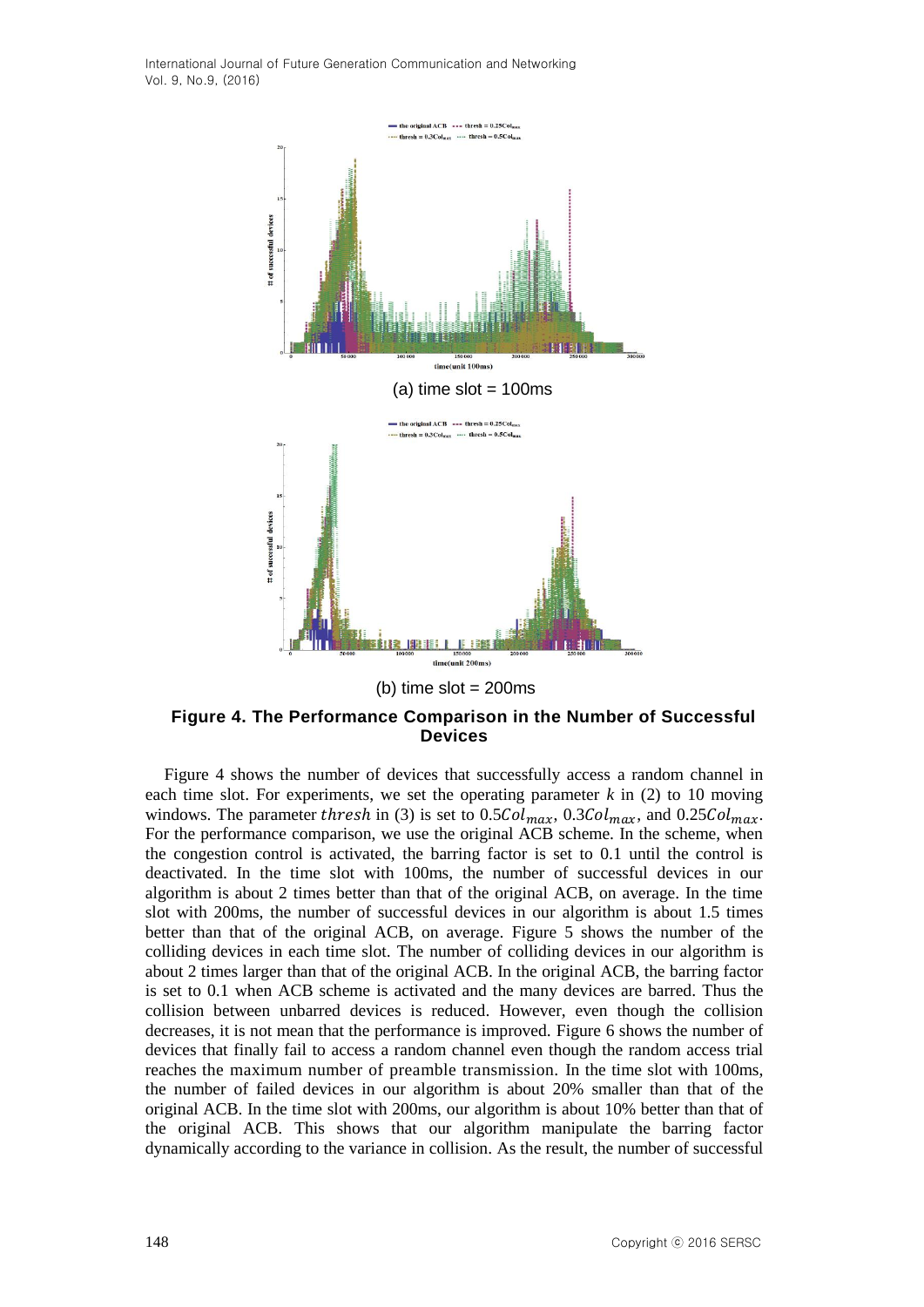devices increases and the number of failed devices. With varying thresh, as the value of thresh increases, the performance is improved. Even though the collision is high, if the value of *thresh* is too low,  $p$  is set to high value and the contention increases.



**Figure 5. The Performance Comparison in the Number of Colliding Devices**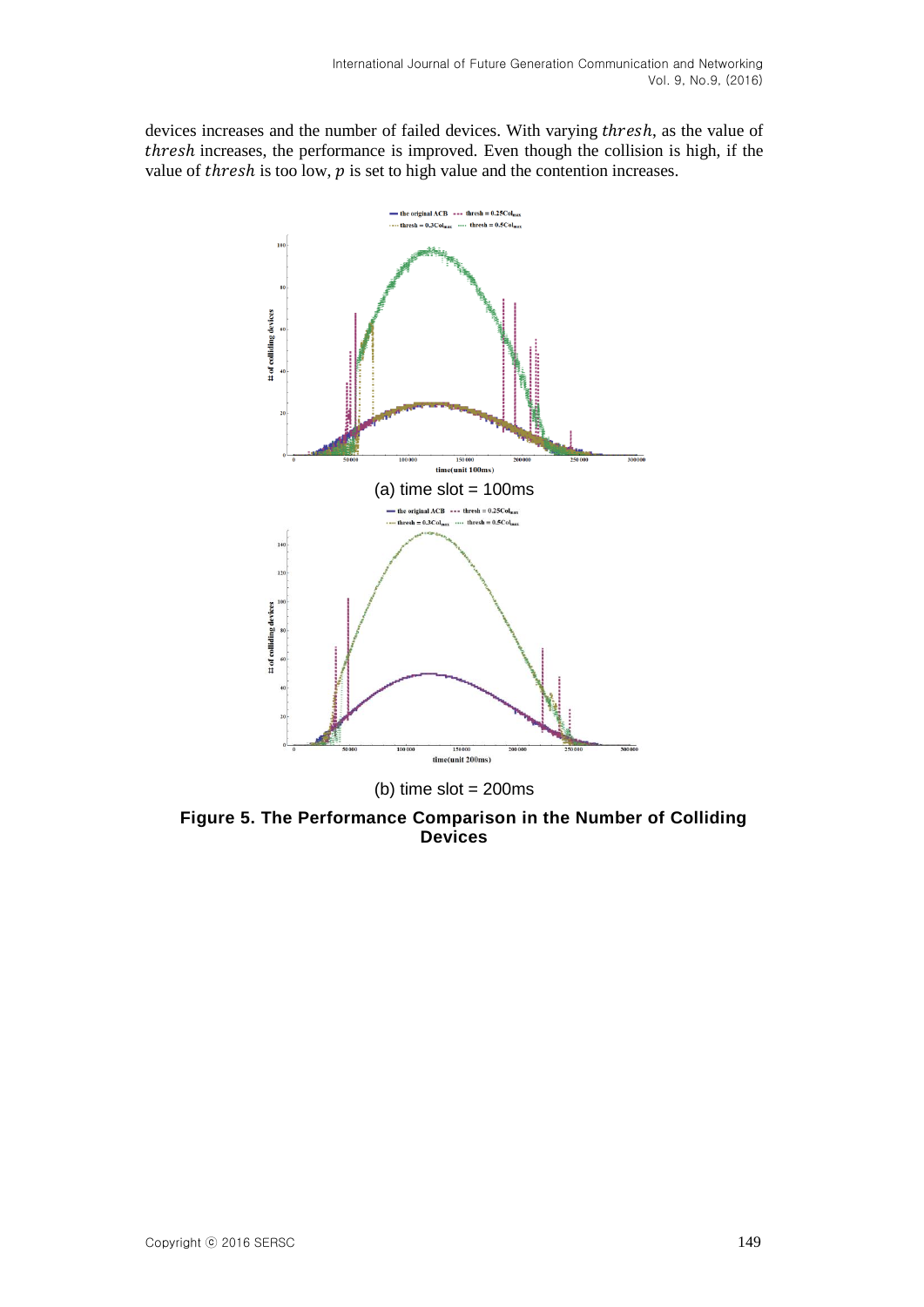



#### **Figure 6. The Performance Comparison in the Number of Failed Devices**

Figure 7 shows the access delay that indicates the time between the first random access attempt and the completion of the random access procedure for the successful devices. The access delay of our algorithm is about 30% or 40% better than that of the original ACB in 100ms or 200ms time slot, respectively. Because the value of  $p$  is too low in the original ACB, the number of barred devices and the number of repetitions for random access procedure increases. Thus, the access delay also increases. With varying thresh, the access delay with  $0.5Col_{max}$  is about 45% better than these with  $0.3Col_{max}$  and 0.25 $Col_{max}$  in 100ms time slot. In 200ms time slot, the access delay with 0.5 $Col_{max}$  is about 35% better than other cases. When the value of thresh is too low, the number of failed devices increases and the access delay also increases.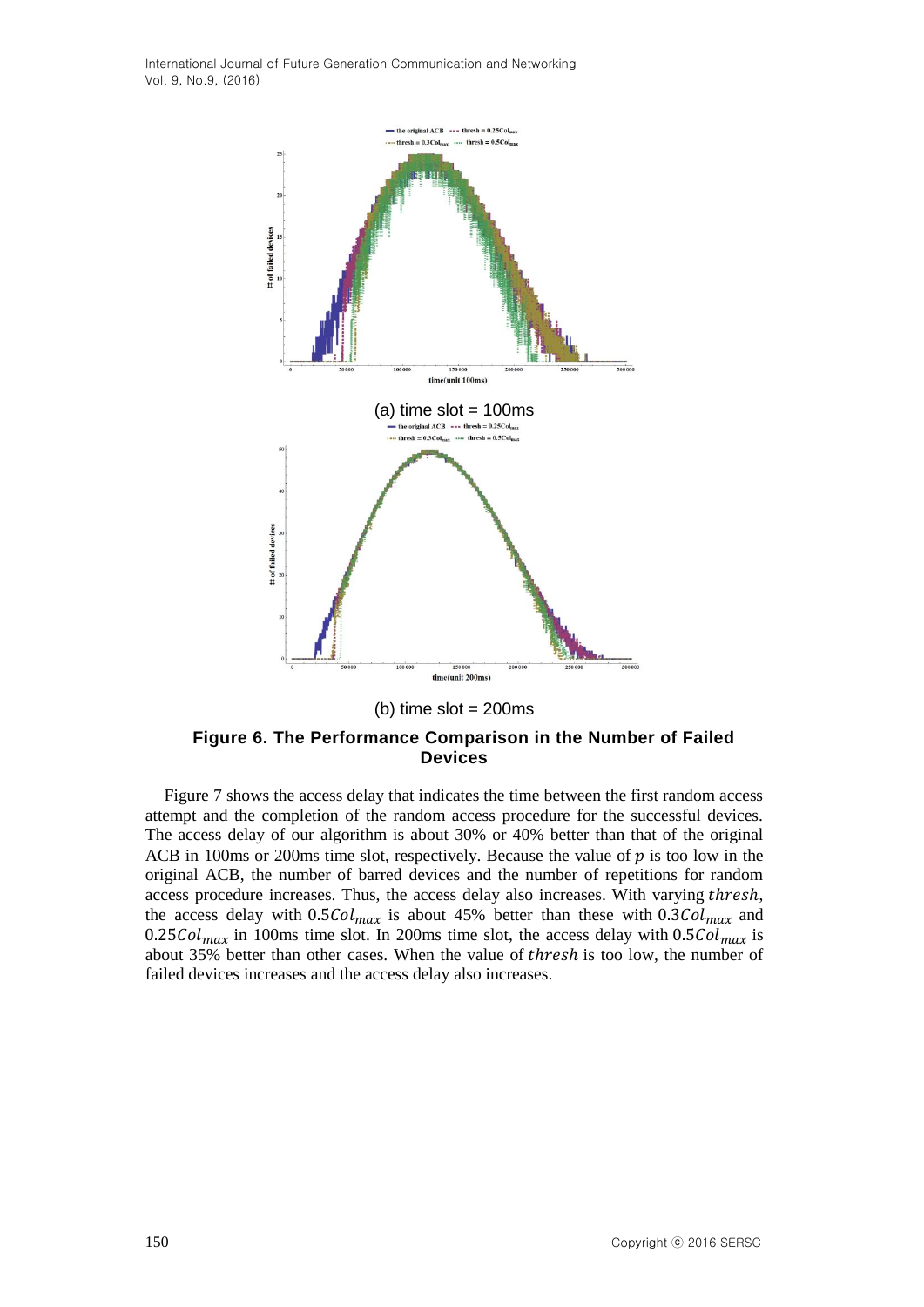

 $(a)$  time slot = 200ms

**Figure 7. The Performance Comparison in the Access Delay**

#### **5. Conclusion**

In this paper, we have proposed a control algorithm that adapts the barring factor according to the variance in collision. Until now researchers have proposed many methods to control the barring factor in ACB based on the access intensity. However, it is not the variance in access intensity immediately influences the system performance. Thus, we measure the number of colliding devices at each time slot and track the variance in the number of colliding devices. Based on the variance, the barring factor is configured dynamically. Experimental results shows that our algorithm is superior to the original ACB in terms of the numbers of successful devices and failed devices, and access delay, because our algorithm can control dynamically the barring factor according to the variance in the number of colliding devices

#### **Acknowledgments**

This research was supported by Basic Science Research Program through the National Research Foundation of Korea(NRF) funded by the Ministry of Education(NRF-2015R1D1A1A09057141)